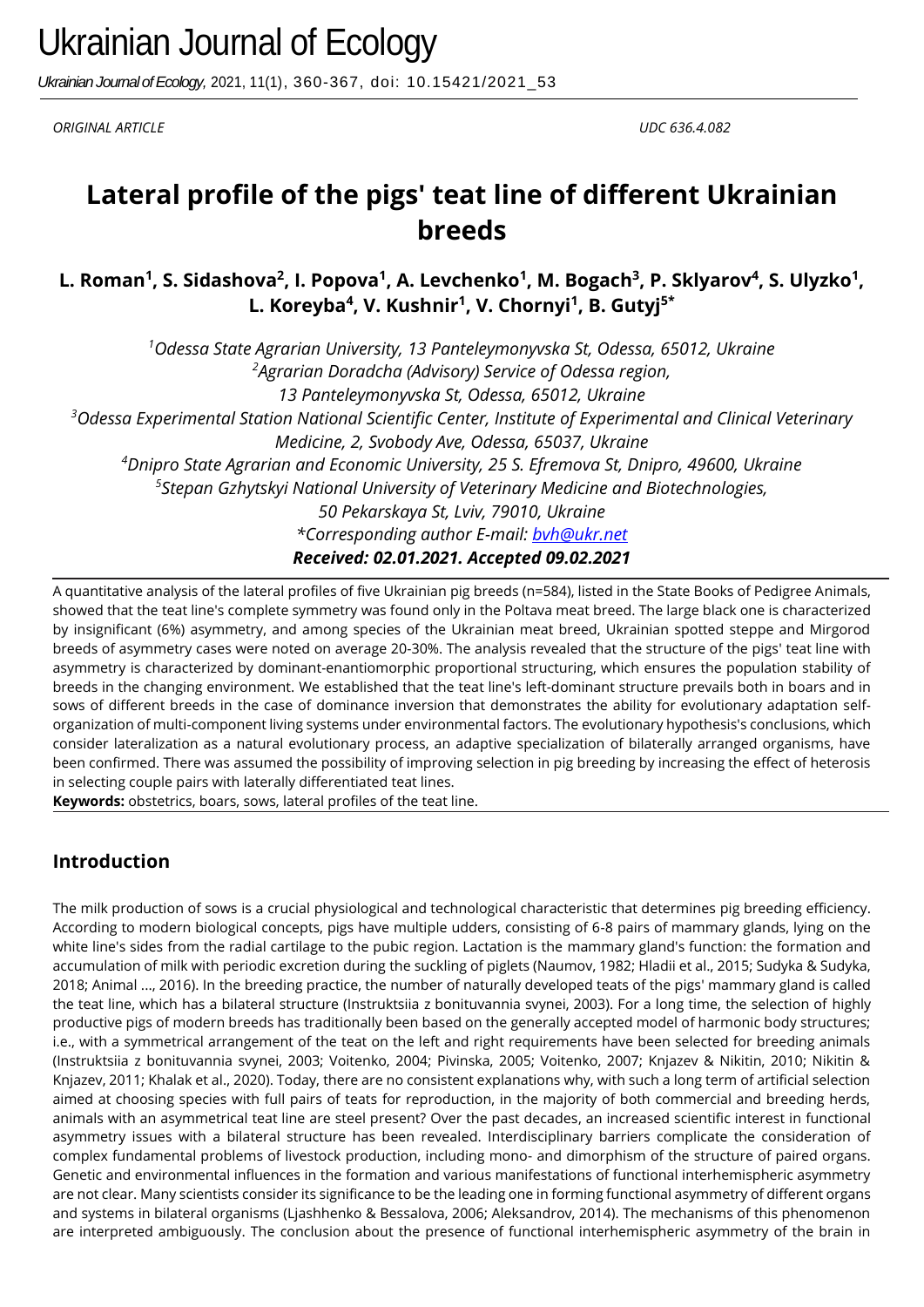#### *361 Lateral profile of the pigs' teat line*

animals has been discussed to date (the leading influence on the functional level of development of paired organs has been shown in clinical medicine) (Aleksandrov, 2014). The main principle in control of body functions using brain structures and the formation of a dominant system in them, introduced by A.A. Ukhtomsky in 1923, were developed and supplemented by Russian scientists in subsequent years with the theory of functional systems, biocybernetic principles of auto control (polarity, multilevel duplication, direct and reverse positive and negative connections) (Geodakjan, 1993; Orlov et al., 2004; Aleksandrov, 2014).

According to foreign researchers, it has been established that the number of pairs of pigs' teats can vary from 4 (8 teats in the wild boar *Sus scrofa*) to 10 (20 teats) in the domestic pig *S. domesticus* (Knjazev & Nikitin, 2010). Various literature sources indicate the presence of up to 40% of species that can have unpaired (represented by only one teat) pairs, i.e., an asymmetric teat line (Nikitin & Knjazev, 2011). However, it remains unclear how widespread is the lateral dimorphism of the teat line in wild pigs, the dynamics of the lateral profile among different breeds of pigs, and the geographical features of the lateral profile. The literature contains only incomplete data on the presence of a monomorphic or dimorphic structure of the pigs' udder of certain breeds and populations (Knjazev & Nikitin, 2010; Nikitin & Knjazev, 2011).

Pig breeders and several researchers consider deviation from the teat line's symmetry an exterior defect is traditionally considered to be the most proportional criterion of good health and high productivity symmetrical structure of pigs as bilaterally organized animals (Instruktsiia z bonituvannia svynei, 2003; Knjazev & Nikitin, 2010). This is reflected in the requirements for selecting breeding pigs in the State Studbooks of Ukraine (Voitenko, 2004; Pivinska, 2005; Voitenko, 2007). There are no theories of lateralization of the animal organism which can consistently explain the phenomenon as a whole, although scientists have proposed numerous hypotheses of its origin (genetic, cytogenetic, pathological, ecological, chemical, neurohumoral). The biological significance of the constant manifestation of the asymmetric structure of the mammary gland of pigs (which is quantitatively recorded when assessing the conformation by counting the active teats of the teat line) has not been clarified. **The purpose** of our research was to study the level of lateral symmetry-asymmetry of the teat line of breeding pigs of Ukrainian breeds and the dynamics of changes in the lateral profile of the functional asymmetry of populations bred under different conditions.

### **Materials and methods**

The analytical part of the work was carried out by comparing the exterior data on the number of teats in the main boars – producers and main sows included in the State books of breeding animals: Ukrainian meat (Volume 1, 2008), Poltava meat (Volume 1, 2005), Mirgorodskaya and large black (Volume 2, 2007) and Ukrainian spotted steppe breed (Volume 3, 2009). The analysis was carried out on five breeds, which are mainly characterized by domestic selection. The geographic localization of the surveyed populations in different Ukraine regions is presented in Table 1; 14 breeding farms took part in the work.

We developed and tested a method for constructing and comparing lateral profiles of the teat line of different sex and age groups of pigs was developed and practically tested; we carried out a quantitative analysis of the ratio of symmetrical and asymmetric teat lines in breeding pigs of five breeds was carried out according to the data entered in the State books of breeding animals (Vol. 1, 2, 3); we also carried out a quantitative analysis of the ratio of the lateral dominance of the right or left side of the udder in pigs of five breeds, considered the sex distribution; we also performed a comparison of the lateral profile of the populations of pigs of different breeds towards to the time interval from the creation (approval) of the breed. We carried out a quantitative analysis of the lateral profiles of the teat line's functional asymmetry in pigs of the Mirgorod breed in the conditions of an operating farm compared with animals included in the State herd book. The statistical analysis of data on lateral differentiation of the pigs' teat line of different sex and age groups of five breeds was carried out. The analysis of literature data and the actual results of studying the lateral profiles of breeding pigs was carried out. A hypothesis of the biological significance of the teat line's functional asymmetry and the dynamics of its structuring in different populations was suggested.

**Table 1.** Localization of the studied breeding stock of different breeds of pigs in the regions of Ukraine

| Pig breeds |                                | Breeding farm location and farm number * |  |  |
|------------|--------------------------------|------------------------------------------|--|--|
|            | Mirgorodskaya breed            | No1 - Poltava region                     |  |  |
|            | Ukrainian spotted steppe breed | No2 - Kherson region                     |  |  |
|            |                                | No3 - Sumy region                        |  |  |
|            | Large black breed              | No4 - Donetsk region                     |  |  |
|            |                                | No 5 - Donetsk region                    |  |  |
|            | Poltava meat breed             | No6 - Khmelnitsky region                 |  |  |
|            |                                | No7 - Sumy region                        |  |  |
|            |                                | No 8 - Lugansk region                    |  |  |
|            |                                | No 9 - Lviv region                       |  |  |
|            |                                | No 10 - Poltava region                   |  |  |
|            |                                | No 11 - Dnipropetrovsk region            |  |  |
|            | Ukrainian meat breed           | No 12 - Odessa region                    |  |  |
| 5          |                                | No 13 - Kyiv region                      |  |  |
|            |                                | No 14 - Kherson region                   |  |  |

Note: \* - serial number of the breeding farms surveyed in this work (from now on).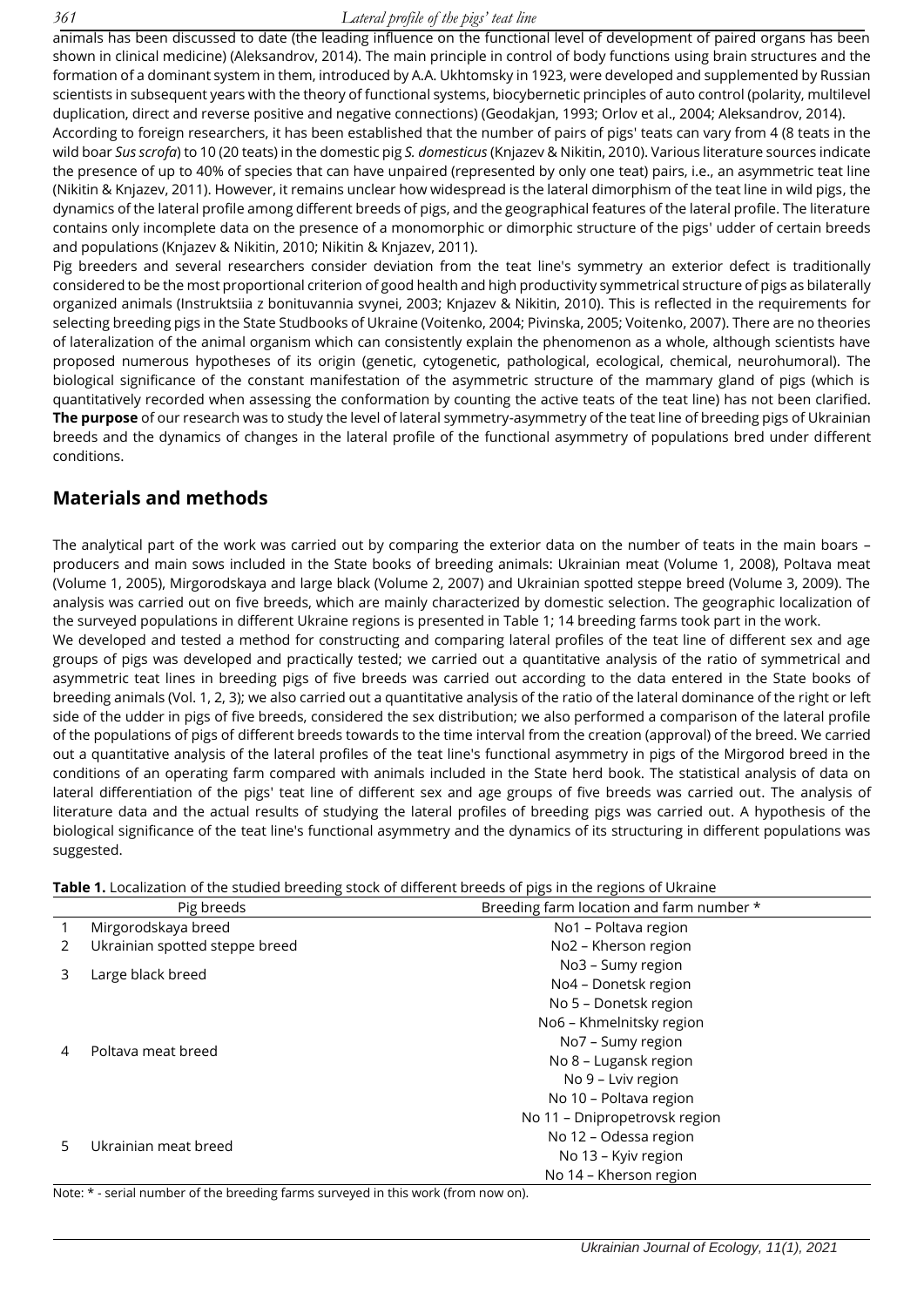The experimental part of the work was carried out under the conditions of farm No. 1 (Poltava region) for breeding the Mirgorod pig breed, which today is a disappearing local population. In the conditions of an operating farm (2015-2016), quantitative indicators of the teat line's lateral profile were recorded in animals of the main herd and the young animals tested. In the course of our research, we used analytical, structural-functional, comparative, and statistical methods.

The generalized data were processed using statistical methods using the MSExel2010 software package (Lakin, 1999) with the determination of the probability coefficient (Student's t) (for values P<0.01 - \*; P<0.001 - \*\*).

## **Results and Discussion**

Analysis of the teat line lateralization profiles in breeding pigs according to the chronological vector (Table 2) showed the ambiguity of the results in different breeds at the same terms of selection.

**Table 2.** Distribution of pigs with different terms of selection into groups according to the structure of lateral symmetry – asymmetry of the teat line (n = 584)

| Pig breeds                        | Number of farms | Number of<br>examined<br>animals | Breed approval year                                    | The nature of the lateral<br>differentiation of the teat line of<br>the examined species* |
|-----------------------------------|-----------------|----------------------------------|--------------------------------------------------------|-------------------------------------------------------------------------------------------|
| Large black breed                 | $\mathcal{P}$   | 60                               | End of 19th century<br>(brought to Ukraine in<br>1947) | Bilateral symmetry                                                                        |
| Poltava<br>meat<br>breed          | 6               | 137                              | 1993.                                                  |                                                                                           |
| Ukrainian<br>meat<br>breed        | 4               | 179                              | 1993                                                   |                                                                                           |
| Ukrainian spotted<br>steppe breed |                 | 160                              | 1926-1934                                              | Lateral asymmetry in 20%                                                                  |
| Mirgorodskaya<br>breed            |                 | 48                               | 1940                                                   | Lateral asymmetry in 30%                                                                  |

**Note: \*** - bilateral symmetry - an equal number of functional teats on the right and left side of the udder; lateral asymmetry - unequal number of functional teats on the udder's right or left side (incomplete pairs).

There is a single instructional document in Ukraine that provides the requirements for selecting pigs into reproduction groups and focuses on maintaining the bilateral symmetry of the teat line in both breeding boars and sows (Instruktsiia z bonituvannia svynei, 2003). All animals listed in the breeding registers have passed through a long selection process according to exterior indicators and productive qualities. However, comparatively young breeds (Ukrainian and Poltava meat breeds) formed in very similar climatic and economic conditions had identical initial breeds in their pedigrees. In 20 years after approval, Ukrainian and Poltava meat breeds demonstrate a different structure of teat line lateralization: complete symmetry of the mammary gland structure in Poltava meat and 20% asymmetry Ukrainian meat breed.

|                                |     | Symmetrical teat line (L=R) |              | Asymmetrical teat line ( $L \neq R$ ) |              |  |
|--------------------------------|-----|-----------------------------|--------------|---------------------------------------|--------------|--|
| Pig breeds                     | n   | goals                       | %            | goals                                 | %            |  |
| Boars-producers                |     |                             |              |                                       |              |  |
| Large black breed              | 14  | 14                          | 100.00       | 0                                     | 0.00         |  |
| Poltava meat breed             | 15  | 15                          | 100.00       | 0                                     | 0.00         |  |
| Ukrainian meat breed           | 51  | 43                          | 84.31        | 8                                     | 15.69        |  |
| Mirgorodskaya breed            | 9   |                             | 77.78        | 2                                     | 22.22        |  |
| Ukrainian spotted steppe breed | 72  | 56                          | 77.78        | 16                                    | 22.22        |  |
| Total, goals /%                | 161 | 135                         | 83.85±5.05*  | 26                                    | 16.15±5.05*  |  |
| Sows                           |     |                             |              |                                       |              |  |
| Poltava meat breed             | 122 | 122                         | 100.0        | 0                                     | 0.00         |  |
| Large black breed              | 46  | 43                          | 93.48        | 3                                     | 6.52         |  |
| Ukrainian spotted steppe breed | 88  | 71                          | 80.68        | 17                                    | 19.32        |  |
| Ukrainian meat breed           | 128 | 99                          | 77.34        | 29                                    | 22.66        |  |
| Mirgorodskaya breed            | 39  | 24                          | 61.54        | 15                                    | 38.46        |  |
| Total, goals /%                | 423 | 359                         | 84.87±6.69** | 64                                    | 15.13±6.69** |  |

The complete bilateral symmetry of large black boars confirms the long-term influence of selection on the teat line pairing but contradicts the Mirgorod breed data, which lasted for a similar period (Table 2).

As a result of the animals' selection process for 65 years, the Mirgorod breed has an average of 30% of the species with asymmetric teat lines in the population. The next stage of the analysis was the detailing of the data on the prevalence of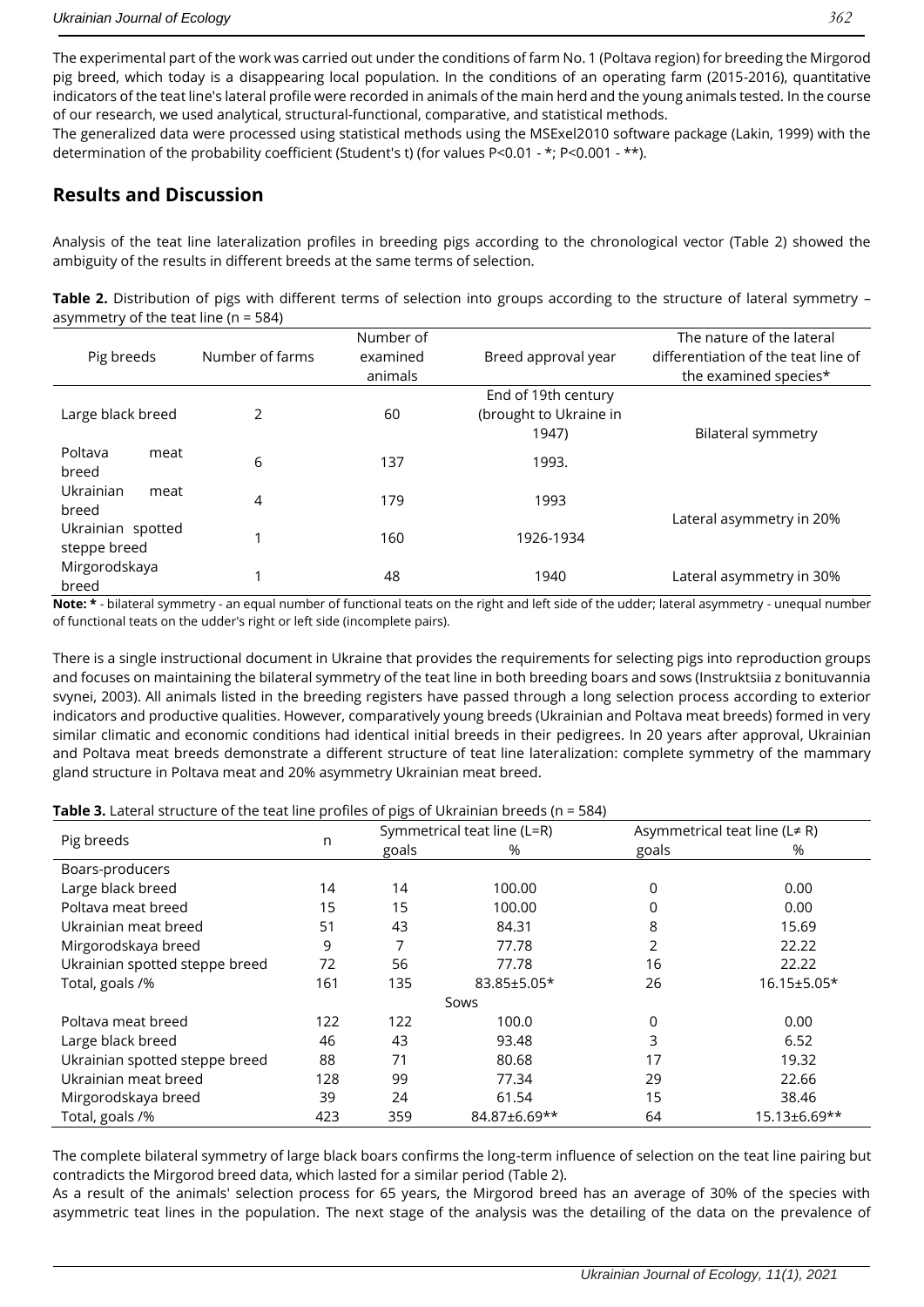asymmetry in the organization of the pigs' teat line of the main herd (structured by sex) in the breeds included in the State herd books (Table 3).

The analysis (Table 2) has shown that in males and females with similar average values, a different picture of the asymmetry of the teat line in the section of different breeds is presented: from complete symmetry to the level of asymmetry in sows of the Mirgorod breed equal to 38.46% (CV = 86.055; td = 8.416; P<0.001). A subsequent study of the data to identify the dominant side of the teat line differentiation, i.e., the more developed side of the udder with many active teats, showed a left-dominant tendency, mainly observed among females (Fig. 1).



**Fig. 1.** The structure of the lateral profiles of the teat line differentiation of pigs of different breeds: at the top - the main boars - producers, at the bottom - the main sows

The results of our analysis showed that the paired organ (mammary gland of pigs) is characterized by lateral dimorphism, i.e., one of the sides is dominant, the other subordinate one. This conclusion is consistent with several studies by other authors in studying the function of different systems of paired organs in mammals (Orlov et al., 2004; Geodakan, 2005; Ljashhenko & Bessalova, 2006). The dominant organ is larger and morphologically better developed, which was confirmed in our previous studies of the paired gonads of female cattle (Sidashova & Sahlo, 2014; Sidashova, 2017).

The structuring of the data on species with the teat line's asymmetry (Table 4) showed the lateral organization's proportionality of the anatomical structure of the udder with signs of enantiomorphism in animals of different sex. The significance of the phenomenon of enantiomorphism and polarity in the organization of complex multi-component structures in biology has not yet been sufficiently studied, but several literary sources emphasize its crucial importance in the evolutionary processes of adaptation of living organisms to a changing environment (Geodakjan, 1993; Orlov et al., 2004). Our previous studies on the functional asymmetry of the ovaries of cows – donors of preimplantation embryos and heifers - recipients (Sidashova & Sahlo, 2014; Sidashova, 2017; Roman et al., 2020) confirmed the prevalence of functional asymmetry of paired mammalian organs with the enantiomorphism as an adaptive mechanism of interaction between species and the entire population with the environment.

According to researchers who conducted experiments on laboratory animals, the central nervous system becomes the coordinator of these processes, in which the dominant concepts are the essential principle of temporal organization in the morphological development of paired organs (Aleksandrov, 2014). These findings have been experimentally proven in clinical medicine when studying women's reproductive function (Orlov et al., 2004). Our analysis data confirm the conclusions of other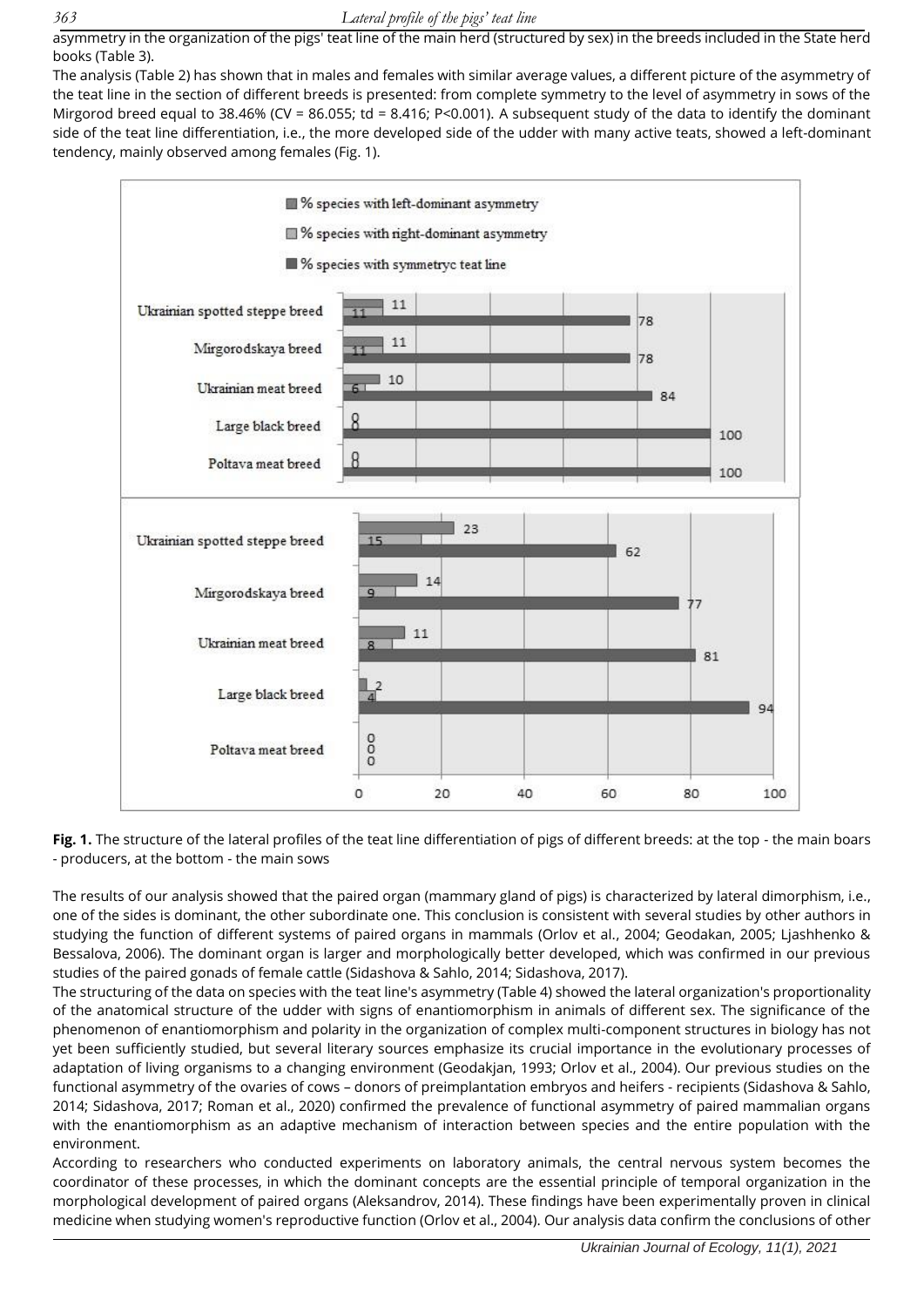research conducted on females of different animal species (Sidashova & Sahlo, 2014; Sidashova, 2017; Roman et al., 2020). In 1956, research by scientists from the Poltava Institute of Pig Breeding proved a large dynamic asymmetry of the pig's uterus with a complex dynamic profile of lateralization (Martynenko, 1956). The author experimentally established a significant difference in the increase in the morphological development of the pig's uterus's left horn during the non-pregnancy period and its higher contractile function.

The left-dominant organization of the asymmetry of paired organs in sows confirms the structural patterns of the organization of mammary gland morphology in a population of animals that are under pressure from environmental stressors, among which there may be the intensification of production processes in pig breeding, climate, or microclimate change (Geodakan, 2005; Denysiuk, 2008). Based on data from clinical studies in medicine, we can note the predominant role of the right hemisphere of the brain (hence, the organs of the left side) under stress and in the processes of adaptation to changed environmental factors (Aleksandrov, 2014).

|   | Pig breeds                           | Number of species with | The dominance of lateral udder differentiation in species of<br>different sex, % |                           |                           |     |
|---|--------------------------------------|------------------------|----------------------------------------------------------------------------------|---------------------------|---------------------------|-----|
|   |                                      | asymmetry, goals       | <b>Boars</b>                                                                     |                           | Sows                      |     |
|   |                                      |                        | $R > L^*$                                                                        | $1 > R^{**}$              | R > L                     | L>R |
|   | Large black breed                    |                        |                                                                                  | <b>Bilateral symmetry</b> | 67                        | 33  |
|   | Poltava meat breed                   |                        | <b>Bilateral symmetry</b>                                                        |                           | <b>Bilateral symmetry</b> |     |
|   | Ukrainian meat breed                 | 37                     | 38                                                                               | 62                        | 38                        | 62  |
| 4 | Ukrainian<br>spotted<br>steppe breed | 33                     | 50                                                                               | 50                        | 41                        | 59  |
|   | Mirgorodskaya breed                  |                        | 50                                                                               | 50                        | 40                        | 60  |

#### **Table 4.** Features of the lateral structure of the pigs' udder of different sex with an asymmetric of the teat line (n=90)

Note: \* – right - dominant teat line-R>L; \* \* - left-dominant-L>R

Graphic image (Fig. 2) of lateral dominance among sows of different breeds born in the farms with different climatic and technological conditions illustrates the harmonic proportional character of the asymmetry. This is approaching universal proportions "Golden section" if the ratio of lowest to highest as 1:0,613 that we established on large statistical samples of the research cows (Sidashova & Sahlo, 2014; Sidashova, 2017; Roman et al., 2020).

The structural mechanism of the enantiomorphic ratio of left and dominant right asymmetry of the teat line in sows of different populations shows the influence of the information principle of the "racking structure" (Fig. 2) or coherent systems that increase the evolutionary stability of the biological system as a whole, evolving in a changeable environment (Geodakjan, 1993).

The available theoretical assumptions and actual prerequisites allowed us to make reasonable speculation about the dominantasymmetric structure of paired organs (mammary gland), which determined the formation of the udder's morphology and function of pigs' teat line.

The consideration of functional asymmetry in the organization of the pigs' udder of different populations, presented in our study by the profiles of lateralization of the teat line of boars and sows of five Ukrainian breeds, can characterize the biological mechanisms of adaptation of animals at the level of micro populations (herds) in the process of interaction with the changing environment. The revealed regularities of the enantio-dominant organization of the dynamics of lateral profiles of the teat line confirm the isomorphic structure of lateral specialization in the development of the udder in males and females belonging to the same breed and between different sex of different micropopulations (breeding herds) of pigs.



**Fig. 2.** The profile of the organization of the structure of the teat line in sows with an asymmetric number of active udder teats (Mirgorod, Large black, Ukrainian spotted steppe, and Ukrainian meat breeds, in % of the registered species)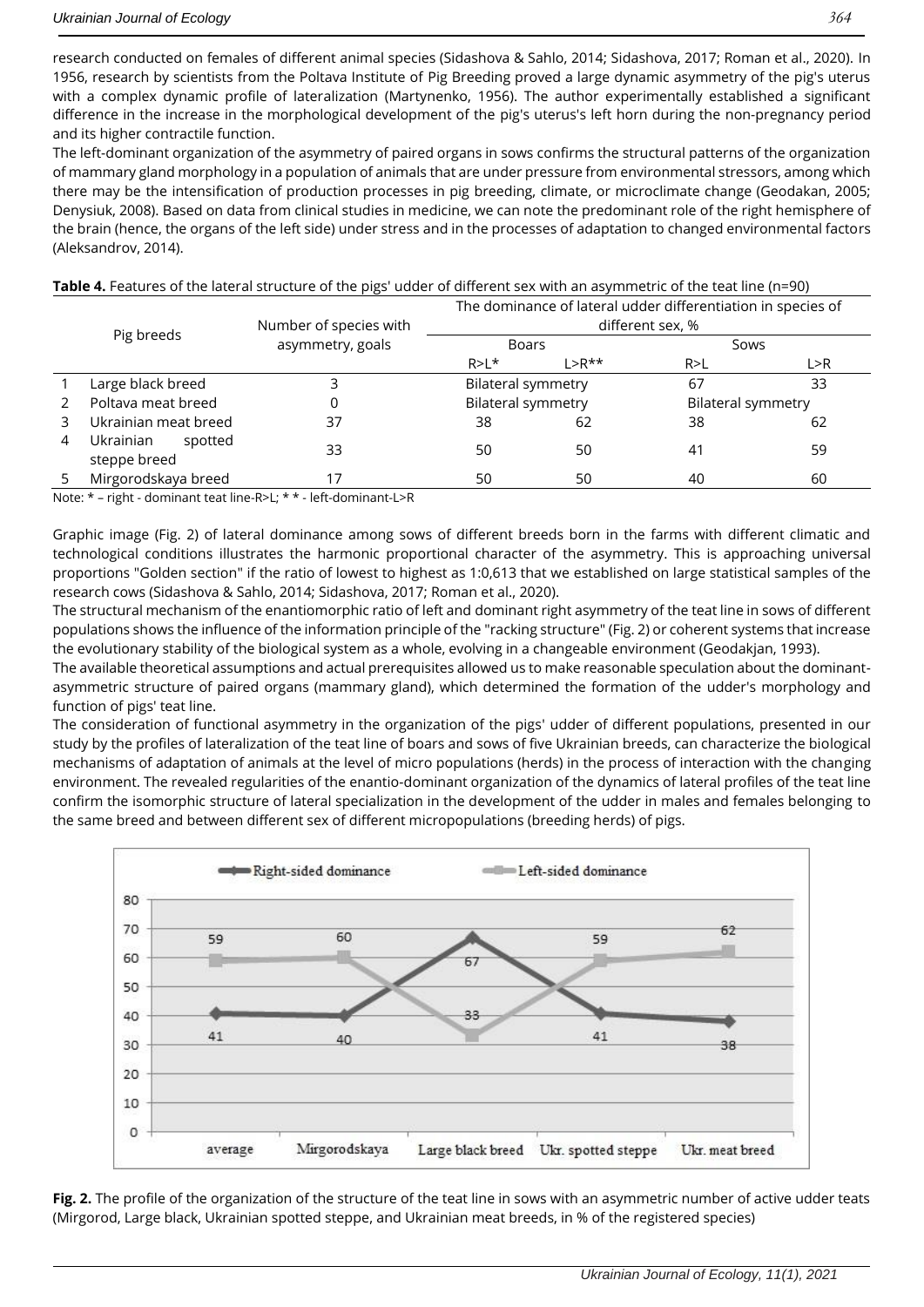Recently, breeding has placed increasing importance on genotype assessment, taking as a basis that the value of animals is concentrated in their homozygosity since this makes it possible to obtain offspring with standard traits that will be stably transmitted (Nebylytsia, 2018). The data obtained by us show fluctuating asymmetry in the indicators of an essential external feature that determines the level of sows' milkiness and the survival of suckling piglets. This indicates the action of more complex biological processes in the microevolution of pig populations, which should be taken into account when developing requirements for the breeding process.

The regularities of the structural organization of the teat line of pigs with the asymmetry of the udder structure can be an essential additional resource of heterosis, especially in small local breeds (Denysiuk, 2008; Denysiuk, 2013).

The next experimental stage of our study confirmed the regularity of the structured proportional ratio of the number of animals of different sex and age groups with asymmetric development of the teat line in the conditions of the existing farm of the Mirgorod breed (Table 5).

|  | Table 5. Structuring of the lateral organization of the teat line in Mirgorod pigs in different periods of the breeding herd (n=132) |  |
|--|--------------------------------------------------------------------------------------------------------------------------------------|--|
|--|--------------------------------------------------------------------------------------------------------------------------------------|--|

|                  |                                    | Main sows                                           |            | Boars-producers           |                                                     |            |
|------------------|------------------------------------|-----------------------------------------------------|------------|---------------------------|-----------------------------------------------------|------------|
| Research<br>year | Total<br>investigated,<br>goals, n | The structure of the teat line<br>lateralization, % |            | Total                     | The structure of the teat line<br>lateralization, % |            |
|                  |                                    | Symmetric L=R                                       | Asymmetric | investigated,<br>goals, n | Symmetric                                           | Asymmetric |
|                  |                                    |                                                     | L≠R        |                           | $L = R$                                             | L≠R        |
| 2016             | 39                                 | 61.54                                               | 38.46      | 9                         | 77.78                                               | 22.22      |
| 2017             | $49*$                              | 67.35                                               | 32.65      | 35                        | 65.38                                               | 34.62      |

Note: basic and verifiable sows in a farm.

The investigation of the main stock of the Mirgorod breed confirmed the preservation of laterality in the morphological organization of the udder structure in breeding pigs, even under the condition of several decades of a selective selection of animals for reproduction, focused on the symmetry of the teat line. If we rely on the genetic hypothesis of the formation of unpaired teats in pigs (Knjazev et al., 2002), such a comprehensive selection should have led to the complete elimination of genes carrying signs of asymmetry population, which did not happen. Moreover, the data show the following increase in udder asymmetry in the herd after a nine-year observation period: in boars, the number of species with teat line asymmetry increased by 12.40%. The mechanism of enantiomorph-dominant organization of the lateral structure of the udder was evident during the same period, the decrease in asymmetry in a group of sows 5.81%. This reveals the effect of adaptive "tracking system" accommodation of the local populations of small Ukrainian breeds of animals to environmental factors, including the pressure of artificial selection. The small number of samples did not allow for processing biometric data correctly.

The analysis confirmed the conclusions made based on our previous studies (Sidashova et al., 2015; Sidashova, 2017) regarding the dynamic and proportional organization of the functional asymmetry of the anatomical structure of the udder in pigs obtained during purebred breeding. Studies of Ukrainian scientists reveal data on the critical state of the limited population of the Mirgorod breed (Tsybenko et al., 2015). However, the teat line's lateral organization shows the presence of structural biological reserves of adaptability of this unique breed.

Thus, the results obtained analytically show that for bilaterally organized animals, the lateralization of paired organs is a natural process representing an organism's adaptive specialization to environmental conditions. The modern theory of evolution states that the basic premise of the selection effectiveness is genetic diversity in the population in terms of characteristics necessary for the life support of the organism or production tasks (Voroncov, 1980; Denysiuk, 2013). The biological regularities showed that only sex-and laterality-dimorphic traits evolve, i.e., asymmetric ones, while monomorphic (symmetric) ones are stable.

The controversial hypothesis put forward by Russian researchers (Knjazev et al., 2002) about the pathogenetic nature of teat line asymmetry requires a broader statistical consideration. According to the authors, in the genome of a domestic pig (on the example of the Kemerovo breed), there are genes whose recessive alleles can cause disorders of prenatal development of piglets, leading to an uneven – asymmetric arrangement of the teats. According to other authors (Geodakjan, 1993; Geodakan, 2003), the formation of the lateral profile of the central systems of animals' paired organs occurs in a developing fetus in utero as a result of brain hypoxia, as a consequence of the influence of adverse environmental stressors on the mother's body.

For theoretical substantiation in our research of the methodological approach to the study of the prevalence of asymmetry in the populations of Ukrainian pig breeds, we used and expanded the application of the evolutionary concept (Geodakjan, 1993), which was based on the hypothesis of deepening the asymmetry of living systems in the process of evolutionary movement. Since asymmetry is associated with evolution, the maximum values of asymmetry should be expected in intensively evolving species, including farm animals and pigs of modern specialized meat breeds. Therefore, it can be assumed that in specialized pig lines and hybrid populations, the lateralization of paired organs will increase, which requires detailed study.

The analytical and experimental data obtained by us on five Ukrainian breeds of pigs indicates a stable (for a long time) phenotypically expressed dominance of the asymmetry of the left side of the teat line (taking into account the phenomenon of inversion of dominance). The data of the analysis of the lateral profile of the teat line of five breeds showed the effect of the evolutionary mechanism of adaptogenesis of domestic pigs' population in conditions of increased stress of environmental stressors, taking into account the impact of intensification and technological modernization of the pig industry.

#### **Conclusions**

As a result of the quantitative analysis of the differentiation of the pigs' teat line, five Ukrainian breeds, listed in the State book of breeding animals. We found that Poltava meat breed is characterized by bilateral symmetry, a large black one – slight asymmetry (6%) and Ukrainian meat Ukrainian spotted steppe, and Mirgorod breeds differ by on average 20-30% of species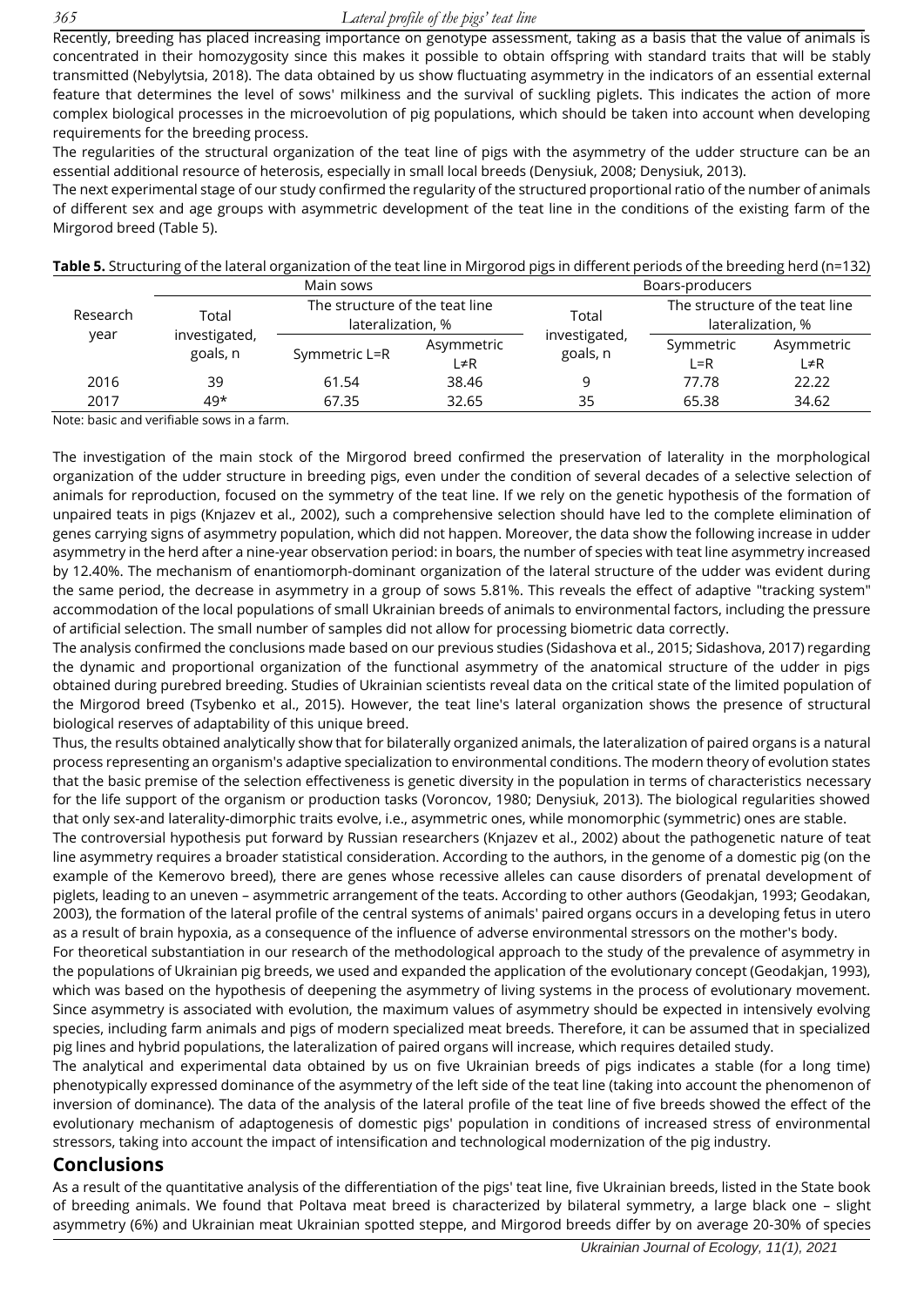with the lateral asymmetry of the teat line. Among breeds with large topographic asymmetry, several reliable patterns of rightleft differentiation of mammary gland development among different sex and age groups were established for the first time. Reliable regularities of the lateral structural organization of the asymmetric development of the pigs' teat line have been established, which in statistical terms tended to a proportional universal ratio of the smallest part to the largest one 1:0.613.

The presence of inversion of the dominance of the teat line's asymmetry among different pigs breeds as a manifestation of the adaptability of populations to the influence of environmental stressors of the technological processes has been analytically established. We found that the studied breeds are characterized by left dominance in the teat line structure with the manifestation of signs of enantiomorphism in the groups of males and females.

The presented method of assessing the lateral profile of the pigs' teat line makes it possible to improve the methods of selecting parent couples using the additional effect of heterosis in groups with different lateral specialization of the morphological structure of the mammary gland. Prospects for further research are studying the features of the formation of lateral profiles of pigs' paired organs of different breeds and populations, taking into account the universality of the principles of organization of the body's bilateral structure.

## **References**

- Aleksandrov, S.G. (2014). Funkcional'naja asimmetrija i mezhpolusharnye vzaimodejstvija golovnogo mozga. Uchebnoe posobie dlja studentov. Irkutsk: IGMU (in Russian).
- Animal Genetics and Breeding Unit. (2016). Available from: <http://agbu.une.edu.au/piggenetics/ebv.html> .
- Denysiuk, P.V. (2008). Biorytmy u tvarynnytstvi. Svynarstvo, 56, 67-72 (in Ukrainian).
- Denysiuk, P.V. (2013). Fiziolohichnyi ta henetychnyi heterozys/ P.V. Denysiuk// Visnyk ahrarnoi nauky Prychornomoria, 2(2), 83- 88 (in Ukrainian).
- Geodakan, V. (2005). Theory" s evolution of asymmetry for organism, body. Physical Sciences, 36(1), 24-53.

Geodakjan, G.A. (1993). Asinhronnaja asimmetrija. Zhurn. vyssh. nerv. dejatel'nosti, 43(3), 34-39 (in Russian).

- Hladii, M.V. Ruban, S.Iu., Hetia, A.A., & Pryima, S.V. (2015). Porody silskohospodarskykh tvaryn Ukrainy. Istoriia, stan, perspektyvy rozvytku. Rozvedennia i henetyka tvaryn, 49, 44-57 (in Ukrainian).
- Instruktsiia z bonituvannia svynei. Instruktsiia vedennia pleminnoho obliku u svynarstvi (2003). Kyiv. Kyiv State University (in Ukrainian).
- Khalak, V., Gutyj, B., Bordun, O., Ilchenko, M., & Horchanok, A. (2020). Effect of blood serum enzymes on meat qualities of piglet productivity. Ukrainian Journal of Ecology, 10(1), 158-161. doi: 10.15421/2020\_25.
- Khalak, V., Gutyj, B., Bordun, О., Horchanok, A., Ilchenko, M., Smyslov, S., Kuzmenko, O., & Lytvyshchenko, L. (2020). Development and reproductive qualities of sows of different breeds: innovative and traditional methods of assessment. Ukrainian Journal of Ecology, 10(2), 356-360 doi: 10.15421/2020\_109.
- Khalak, V., Gutyj, B., Bordun, О., Horchanok, A., Ilchenko, M., Smyslov, S., Lytvyshchenko, L., & Kuzmenko, L. (2020). Large White breed sows. Ukrainian Journal of Ecology, 10(4), 122-126. doi: 10.15421/2020\_178
- Knjazev, S.P., & Nikitin, S.V. (2010). Chislo i raspolozhenie soskov u svinej kak pokazatel' stabil'nosti razvitija populjacii. S.-h. biologija, 2, 25-28 (in Russian).
- Knjazev, S.P., Shvedel', T.I., Nikitin, S.V., & Danil'chenko, N.V. (2002). Patogenetika narushenija razvitija molochnyh zhelez u svinej: vyjavlenie genov asimmetrii raspolozhenija soskov. S.-h. biologija. Serija: Biologija zhivotnyh. Novosibirsk, NGAU, 2, 29-30 (in Russian).

Lakin, G.F. (1999). Biometrija: ucheb. posobie dlja biol. spec. vuzov. 4-e izd. pererab. i dop. M.: Vysshaja shkola (in Russian).

- Ljashhenko, O.I., & Bessalova, E.Ju. (2006). Strukturnaja asimmetrija jaichnikov i matki. Klinichna ta operatyvna khirurhiia, 5(3), 85-90 (in Russian).
- Martynenko, N.A. (1956). Funkcional'naja asimmetrija i motornaja funkcija matki svin'i vne perioda beremennosti: dis. kand. biol. nauk. K. (in Russian).
- Naumov, S.P. (1982). Zoologija pozvonochnyh. M.: Prosveshhenie (in Russian).
- Nebylytsia, M.S. (2018). Henotypova konsolidatsiia henealohichnykh struktur stad svynei za deiakymy oznakamy ta yikh fenotypiv poiav u nashchadkiv F1 za dvoporodnoho poiednannia. Svynarstvo, 71, 55-61 (in Ukrainian).
- Nikitin, S.V., & Knjazev, S.P. (2011). Model' fenotipicheskoj determinacii chisla soskov u domashnih svinej. Selekcija i genetika, 15(1), 45-55 (in Russian).
- Orlov, V.I., Chernositov, A.V., Sagamonova, K.Ju., & Botasheva, T.L. (2004). Funkcional'naja asimmetrija mozga v sistemnoj organizacii processov zhenskoj reprodukcii. Funkcional'naja mezhpolusharnaja asimmetrija. Hrestomatija. M.: Nauchnyj mir (in Russian).
- Pivinska, H.V. (2005). Derzhavna knyha pleminnykh svynei poltavskoi miasnoi porody. T. 1. K.: Aristei (in Ukrainian).
- Roman, L., Sidashova, S., Danchuk, O., Popova, I., Levchenko, A., Chornyi, V., Bobritska, O., & Gutyj, B. (2020). Functional asymmetry in cattle ovaries and donor-recipients embryo. Ukrainian journal of Ecology, 10(3), 139-146. doi: 10.15421/2020\_147.
- Roman, L., Sidashova, S., Popova, I., Stepanova, N., Chornyi, V., Sklyarov, P., Koreyba, L., & Gutyj, B. (2020). The impact of lateral localization of the on the effectiveness of transplantons of preimplantation embryos in heifers-recipient. Ukrainian journal of Ecology, 10(6), 121-126. doi: 10.15421/2020\_270.